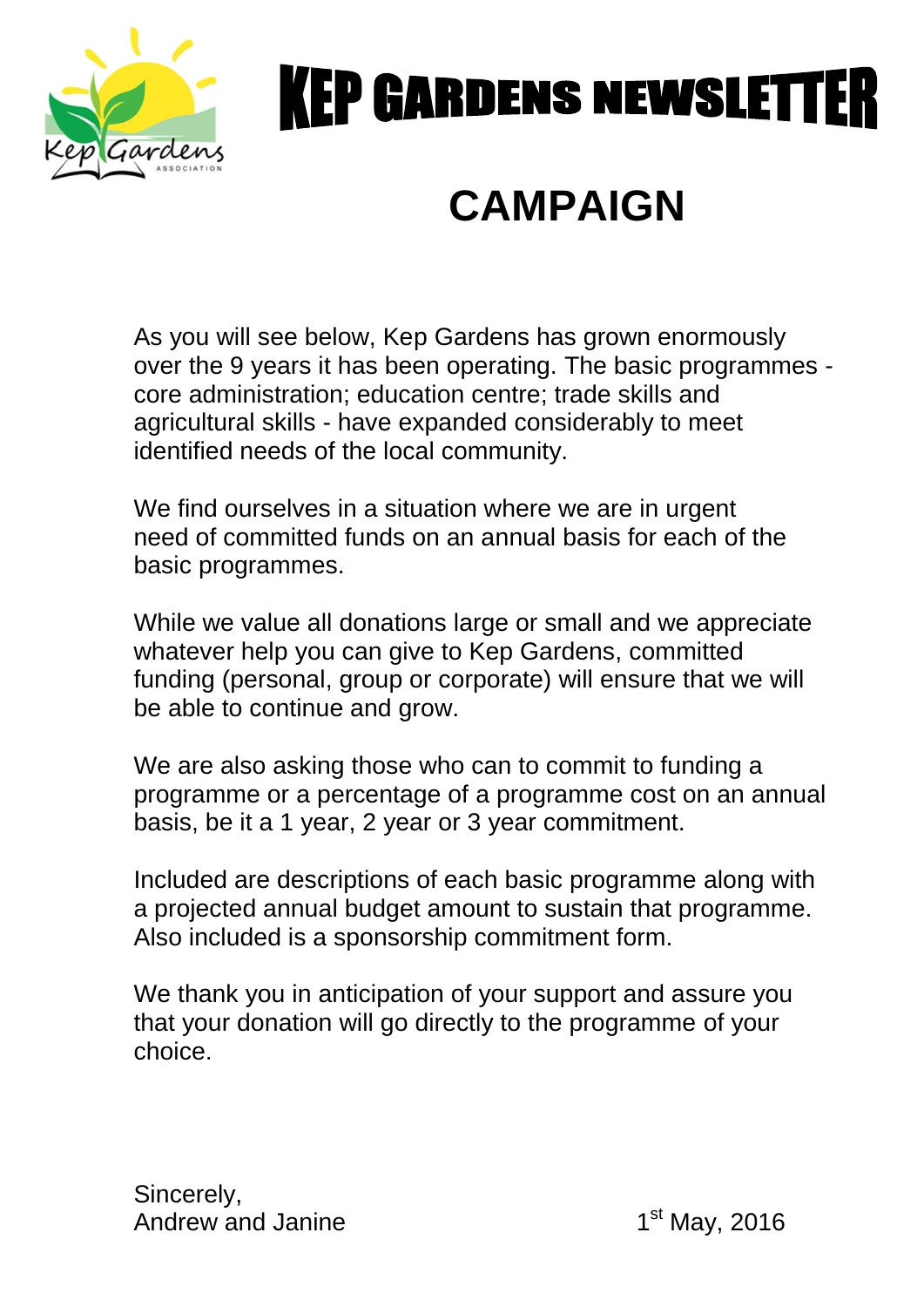### **Mission statement: "To provide vocational skills that will assist rural Cambodian youth to gain employment".**

| <b>CORE ADMINISTRATION</b>      | US\$13,500<br>Day-to-day operating costs of running Kep Gardens: operations manager salary; fuel<br>and utilities; water; non-programme staff wages; maintenance and repairs of existing<br>buildings; transportation; basic living expenses for Janine and Andrew. |            |  |  |
|---------------------------------|---------------------------------------------------------------------------------------------------------------------------------------------------------------------------------------------------------------------------------------------------------------------|------------|--|--|
| <b>Volunteer Support</b>        | Recruitment, room and board, transportation, guidance, material and supplies for individual<br>and group volunteers to enhance their experiences at Kep Gardens.                                                                                                    |            |  |  |
| Fundraising                     | An on-going programme to maximize local and international funding to Kep Gardens<br>Association for basic programmes and special projects and events                                                                                                                |            |  |  |
| <b>Public Relations</b>         | Newsletter, website, Facebook, community networking.                                                                                                                                                                                                                |            |  |  |
| <b>EDUCATION CENTRE</b>         | Six classes ranging in age from 5 to 20+ years old. A formal, customized<br>English-based curriculum developed to meet the needs of the student population.                                                                                                         | US\$27,380 |  |  |
| Playgroup                       | For children 1-4 years old to encourage a love of reading together with motor and social skills.                                                                                                                                                                    |            |  |  |
| <b>Reading and Conversation</b> | Formal one-on-one reading and conversation opportunities.                                                                                                                                                                                                           |            |  |  |
| Library                         | English and Khmer books available for student use.                                                                                                                                                                                                                  |            |  |  |
| Leadership Through English      | An activity for Year 10 and 11 students to enhance their leadership, communication, conflict solving,<br>decision making and responsibility skills.                                                                                                                 |            |  |  |
| <b>Debating Teams</b>           | A specific internal and inter-school Class 4 activity designed to promote confidence and understanding<br>of local issues.                                                                                                                                          |            |  |  |
| Personal Hygiene                | A customized series of lessons for all students in conjunction with dental and health care professionals.                                                                                                                                                           |            |  |  |
| <b>Environmental Awareness</b>  | An ongoing and integral part of the school curriculum for conservation and development of the local<br>environment.                                                                                                                                                 |            |  |  |
| <b>Health Care</b>              | Providing annual health checks for students together with ongoing treatment as required.                                                                                                                                                                            |            |  |  |
| <b>Dental Care</b>              | Providing annual dental checks for students together with ongoing treatment as required.                                                                                                                                                                            |            |  |  |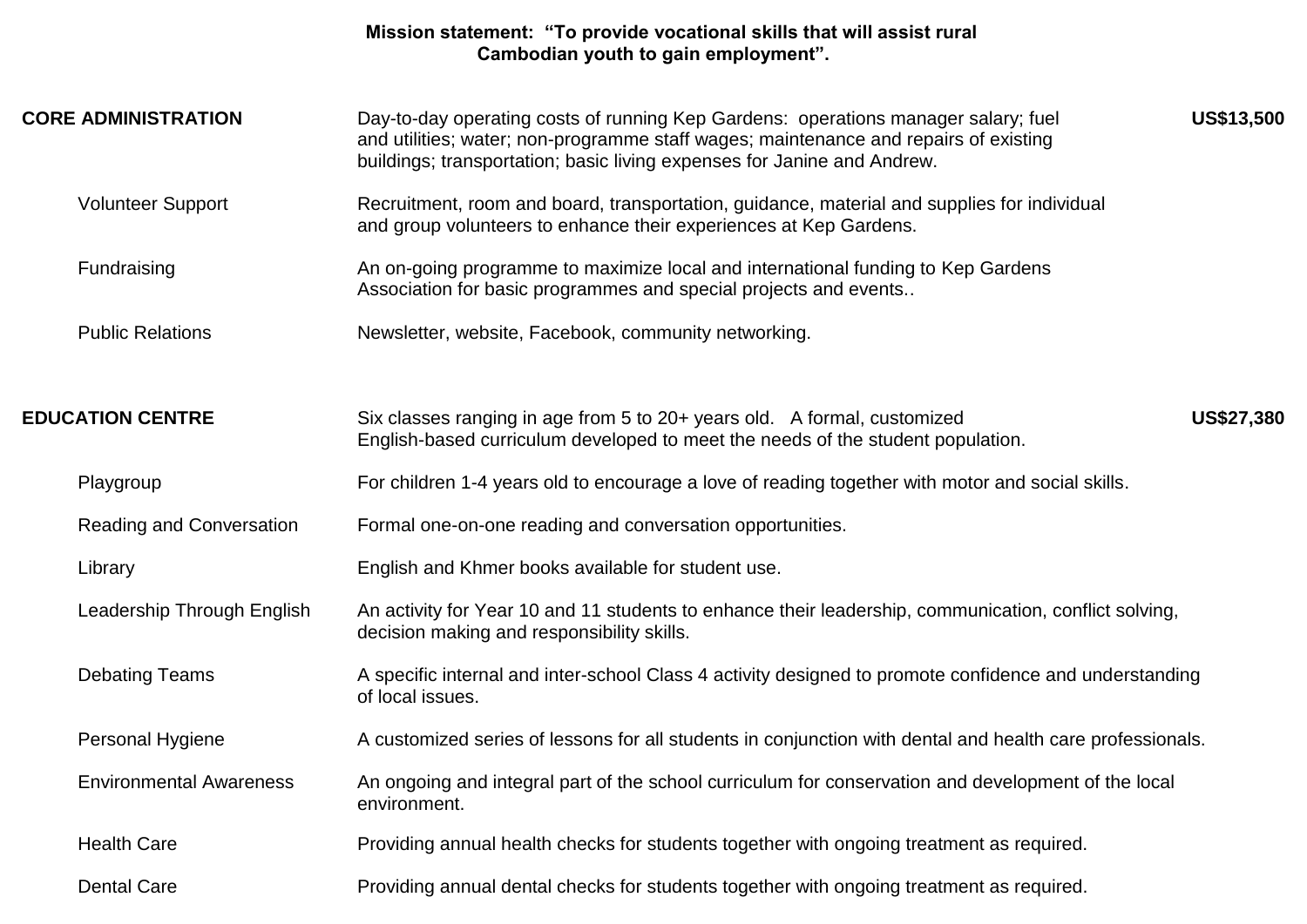| <b>Road Safety</b>          | A series of presentations providing information on traffic rules, regulations and safe driving techniques.                                                                                                                                                                                                                                                                                                                              |                   |
|-----------------------------|-----------------------------------------------------------------------------------------------------------------------------------------------------------------------------------------------------------------------------------------------------------------------------------------------------------------------------------------------------------------------------------------------------------------------------------------|-------------------|
|                             |                                                                                                                                                                                                                                                                                                                                                                                                                                         |                   |
| <b>Child Protection</b>     | Staff training and student awareness of issues concerning child safety.                                                                                                                                                                                                                                                                                                                                                                 |                   |
| <b>Drug Awareness</b>       | An important issue discussed with the students by appropriate authorities.                                                                                                                                                                                                                                                                                                                                                              |                   |
| <b>Water Safety</b>         | A recreational activity to impart awareness and swimming instruction.                                                                                                                                                                                                                                                                                                                                                                   |                   |
| <b>Sporting Competition</b> | Volleyball and football teams competing on a regular basis.                                                                                                                                                                                                                                                                                                                                                                             |                   |
| <b>Parent Workshops</b>     | A series of presentations made by suitably qualified practitioners in the areas of health, education,<br>child labour and other important issues.                                                                                                                                                                                                                                                                                       |                   |
| Entertainment               | Movie nights and an annual music concert presented by the students providing entertainment and<br>community involvement.                                                                                                                                                                                                                                                                                                                |                   |
| <b>TRADES SKILLS</b>        | Comprehensive practical training in trade skills associated with the construction industry,<br>including on-site technical skills training preparatory to practical training primarily through<br>undertaking contracts providing paid work with financial benefit to Kep gardens.                                                                                                                                                      | <b>US\$17,500</b> |
| <b>AGRICULTURAL SKILLS</b>  | An programme demonstrating good environmental practices, currently focused on the<br>propagation and growth of organic fruit and vegetables. A part of the produce<br>feeds the staff and volunteers at Kep Gardens, the remainder is intended to be sold to<br>local restaurants and the local market. The programme will teach villagers how to grow<br>organic produce with a starter kit of growing bins, soil, seeds etc provided. | US\$9,600         |
| <b>SPECIAL PROJECT</b>      |                                                                                                                                                                                                                                                                                                                                                                                                                                         |                   |
| <b>Career Students</b>      | Providing promising students intensive Year 12 private tutoring, entrance examination<br>reviews, support and mentoring through their chosen university studies and into career<br>placement.                                                                                                                                                                                                                                           | <b>US\$12,500</b> |
| <b>MISCELLANEOUS</b>        |                                                                                                                                                                                                                                                                                                                                                                                                                                         |                   |

/2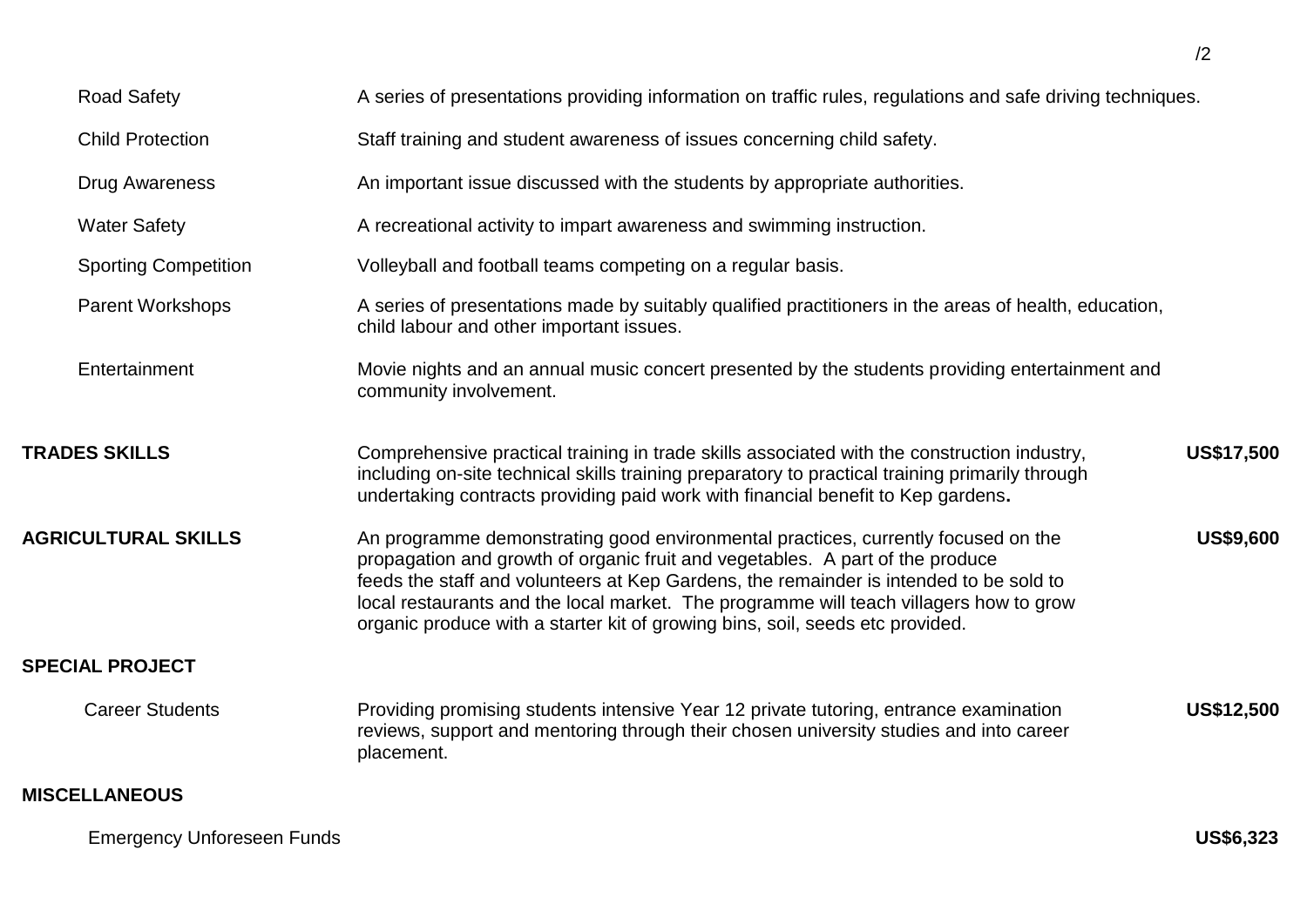| The operating year at Kep Gardens runs from 1 <sup>st</sup> October until the 30 <sup>th</sup> September.<br>Our new year will begin the 1 <sup>st</sup> October, 2016.<br>We look forward to your sponsorship. |                                                                                     |                             |                                                   |  |  |  |
|-----------------------------------------------------------------------------------------------------------------------------------------------------------------------------------------------------------------|-------------------------------------------------------------------------------------|-----------------------------|---------------------------------------------------|--|--|--|
|                                                                                                                                                                                                                 |                                                                                     | <b>SPONSORSHIP OPTIONS</b>  |                                                   |  |  |  |
|                                                                                                                                                                                                                 |                                                                                     |                             |                                                   |  |  |  |
| <b>CORE ADMINISTRATION</b>                                                                                                                                                                                      |                                                                                     | <b>EDUCATION CENTRE</b>     |                                                   |  |  |  |
| Committed sponsorship for total programme<br>(US\$13,500/year)                                                                                                                                                  |                                                                                     | (US\$27,380/year)           | Committed sponsorship for total programme         |  |  |  |
| 1 year                                                                                                                                                                                                          | $\Box$                                                                              | 1 year                      | $\Box$                                            |  |  |  |
| 2 years                                                                                                                                                                                                         | $\Box$                                                                              | 2 years                     | $\Box$                                            |  |  |  |
| 3 years                                                                                                                                                                                                         | $\mathbf{L}$                                                                        | 3 years                     | $\Box$                                            |  |  |  |
|                                                                                                                                                                                                                 | Committed partial sponsorship of Core Administration<br>% of total US\$17,000/year) | % of total US\$24,100/year) | Committed partial sponsorship of Education Centre |  |  |  |
| 1 year                                                                                                                                                                                                          |                                                                                     | 1 year                      | $\Box$                                            |  |  |  |
| 2 years                                                                                                                                                                                                         | M.                                                                                  | 2 years                     |                                                   |  |  |  |
| 3 years                                                                                                                                                                                                         | $\mathbf{I}$                                                                        | 3 years                     | $\overline{\phantom{a}}$                          |  |  |  |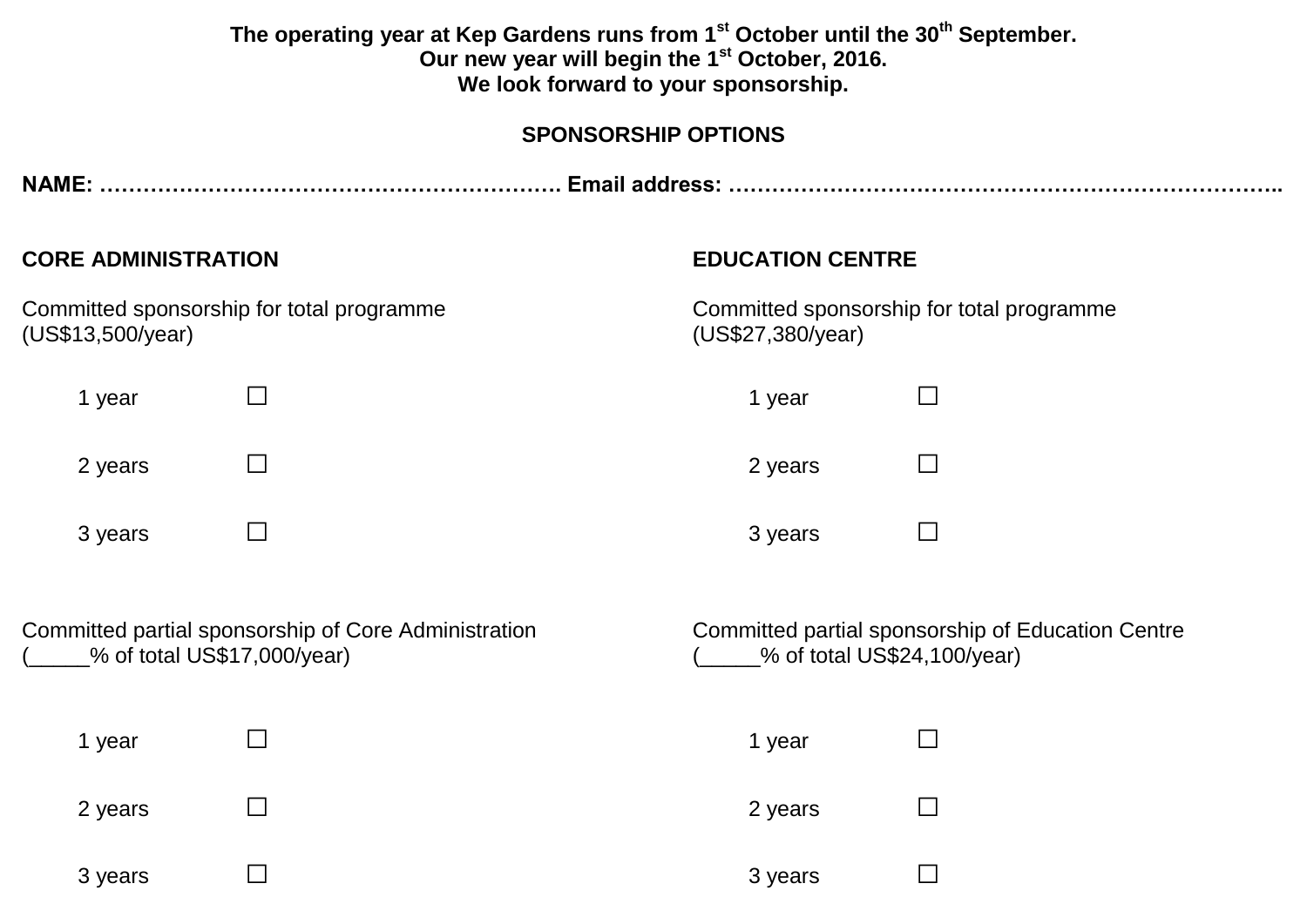**NAME: ………………………………………………………. Email address: …………………………………………………………………..**

Committed sponsorship for total programme<br>
(US\$17,500/year) (US\$17,500/year) (US\$17,500/year)

| 1 year  | 1 year  | $\Box$ |
|---------|---------|--------|
| 2 years | 2 years |        |
| 3 years | 3 years | $\Box$ |

## **TRADE SKILLS AGRICULTURAL SKILLS**

| 1 year  |              |
|---------|--------------|
| 2 years | $\mathsf{L}$ |
| 3 years |              |

| Committed partial sponsorship of trade skills | Committed partial sponsorship of       |
|-----------------------------------------------|----------------------------------------|
| _% of total US\$13,900/year)                  | $\frac{9}{2}$ of total US\$9,600/year) |

Committed partial sponsorship of trade skills Committed partial sponsorship of agricultural skills

| 1 year  | 1 year  |  |
|---------|---------|--|
| 2 years | 2 years |  |
| 3 years | 3 years |  |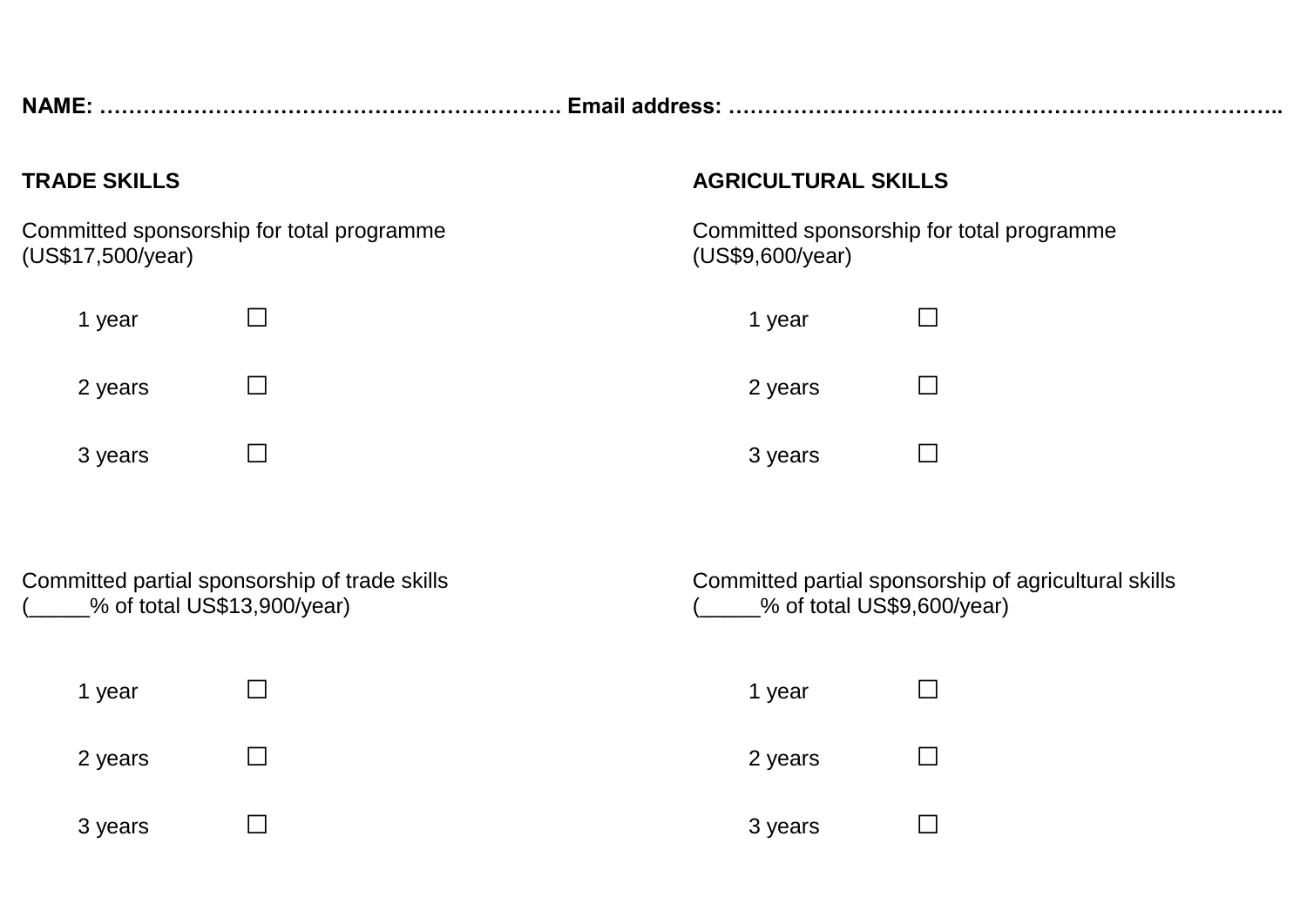**NAME: ………………………………………………………. Email address: …………………………………………………………………..**

We are nearing the completion of our special career student project. The 3 nurses begin their 4<sup>th</sup> year (final year) on 1/10/16. The Engineering student has 2 more years to complete his 5 year degree. This has been such a successful programme that we are considering starting a second Year 12 studies in October of 2017 school year.

| <b>NURSING STUDENTS</b>                                                            |  |                                                                  | <b>ENGINEERING STUDENT</b>     |  |                              |        |   |                                |
|------------------------------------------------------------------------------------|--|------------------------------------------------------------------|--------------------------------|--|------------------------------|--------|---|--------------------------------|
| Committed sponsorship for total cost for final year<br>(2016-2017) for one student |  | Committed sponsorship for total remaining 2 years<br>(US\$5,000) |                                |  |                              |        |   |                                |
| Savry                                                                              |  | $\Box$                                                           | \$2,500                        |  | Baraing 4 <sup>th</sup> year |        |   | \$2,500                        |
| Sreyleap                                                                           |  | $\Box$                                                           | \$2,500                        |  | Baraing 5 <sup>th</sup> year |        | ⊔ | \$2,500                        |
| Tann                                                                               |  | $\overline{\phantom{a}}$                                         | \$2,500                        |  |                              |        |   |                                |
| Committed partial sponsorship of programme                                         |  | Committed partial sponsorship of programme                       |                                |  |                              |        |   |                                |
| Savry                                                                              |  | $\Box$                                                           | $($ % of total US\$2,500/year) |  | Baraing 4 <sup>th</sup> year | $\Box$ |   | $($ % of total US\$2,500/year) |
| Sreyleap                                                                           |  | $\Box$                                                           | $($ % of total US\$2,500/year) |  | Baraing 5 <sup>th</sup> year | $\Box$ |   | $($ % of total US\$2,500/year) |
| Tann                                                                               |  |                                                                  | % of total US\$2,500/year)     |  |                              |        |   |                                |